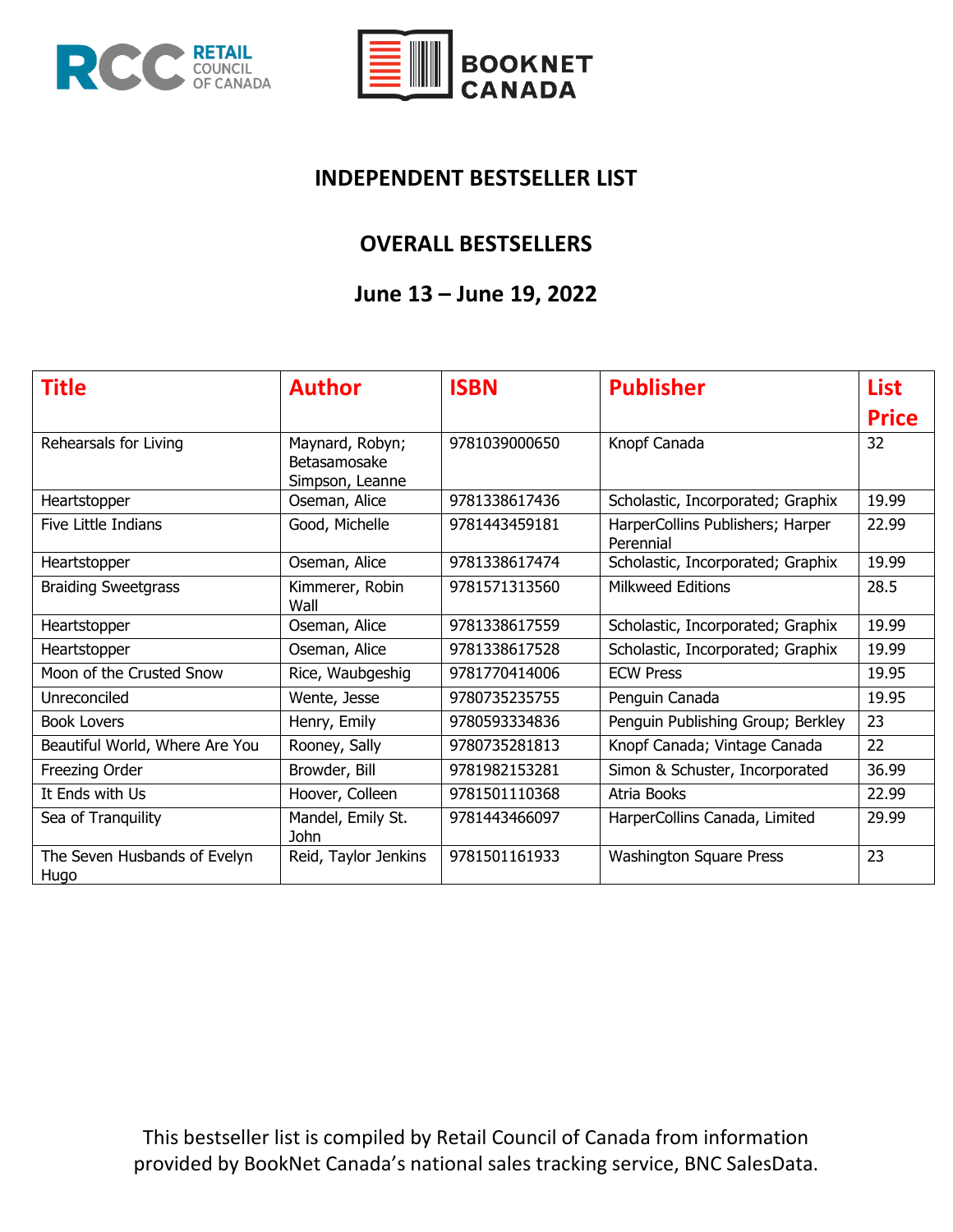



### **CANADIAN FICTION BESTSELLERS**

## **June 13 – June 19, 2022**

| <b>Title</b>                             | <b>Author</b>             | <b>ISBN</b>   | <b>Publisher</b>                                | <b>List</b><br><b>Price</b> |
|------------------------------------------|---------------------------|---------------|-------------------------------------------------|-----------------------------|
| Five Little Indians                      | Good, Michelle            | 9781443459181 | HarperCollins Publishers;<br>Harper Perennial   | 22.99                       |
| Moon of the Crusted Snow                 | Rice, Waubgeshig          | 9781770414006 | <b>ECW Press</b>                                | 19.95                       |
| Sea of Tranquility                       | Mandel, Emily St.<br>John | 9781443466097 | HarperCollins Canada,<br>Limited                | 29.99                       |
| All the Seas of the World                | Kay, Guy Gavriel          | 9780735244719 | Penguin Canada; Viking                          | 36                          |
| The Book of Form and<br><b>Emptiness</b> | Ozeki, Ruth               | 9780143199052 | Penguin Canada                                  | 23                          |
| Scarborough                              | Hernandez,<br>Catherine   | 9781551526775 | Arsenal Pulp Press                              | 19.95                       |
| Daughters of the Deer                    | Daniel, Danielle          | 9780735282087 | Random House of Canada                          | 24                          |
| Medicine Walk                            | Wagamese, Richard         | 9780771089213 | McClelland & Stewart;<br><b>Emblem Editions</b> | 19.95                       |
| <b>Indian Horse</b>                      | Wagamese, Richard         | 9781553654025 | Douglas and McIntyre<br>(2013) Ltd.             | 21.95                       |
| The Break                                | Vermette,<br>Katherena    | 9781487001117 | <b>House of Anansi Press</b>                    | 22.95                       |
| The Maid                                 | Prose, Nita               | 9780735241336 | Penguin Canada; Viking                          | 24.95                       |
| Every Summer After                       | Fortune, Carley           | 9780735243750 | Penguin Canada; Viking                          | 24.95                       |
| Starlight                                | Wagamese, Richard         | 9780771070877 | McClelland & Stewart                            | 19.95                       |
| Monkey Beach                             | Robinson, Eden            | 9780676973228 | Knopf Canada; Vintage<br>Canada                 | 21                          |
| When We Lost Our Heads                   | O'Neill, Heather          | 9781443451574 | HarperCollins Canada,<br>Limited                | 32.99                       |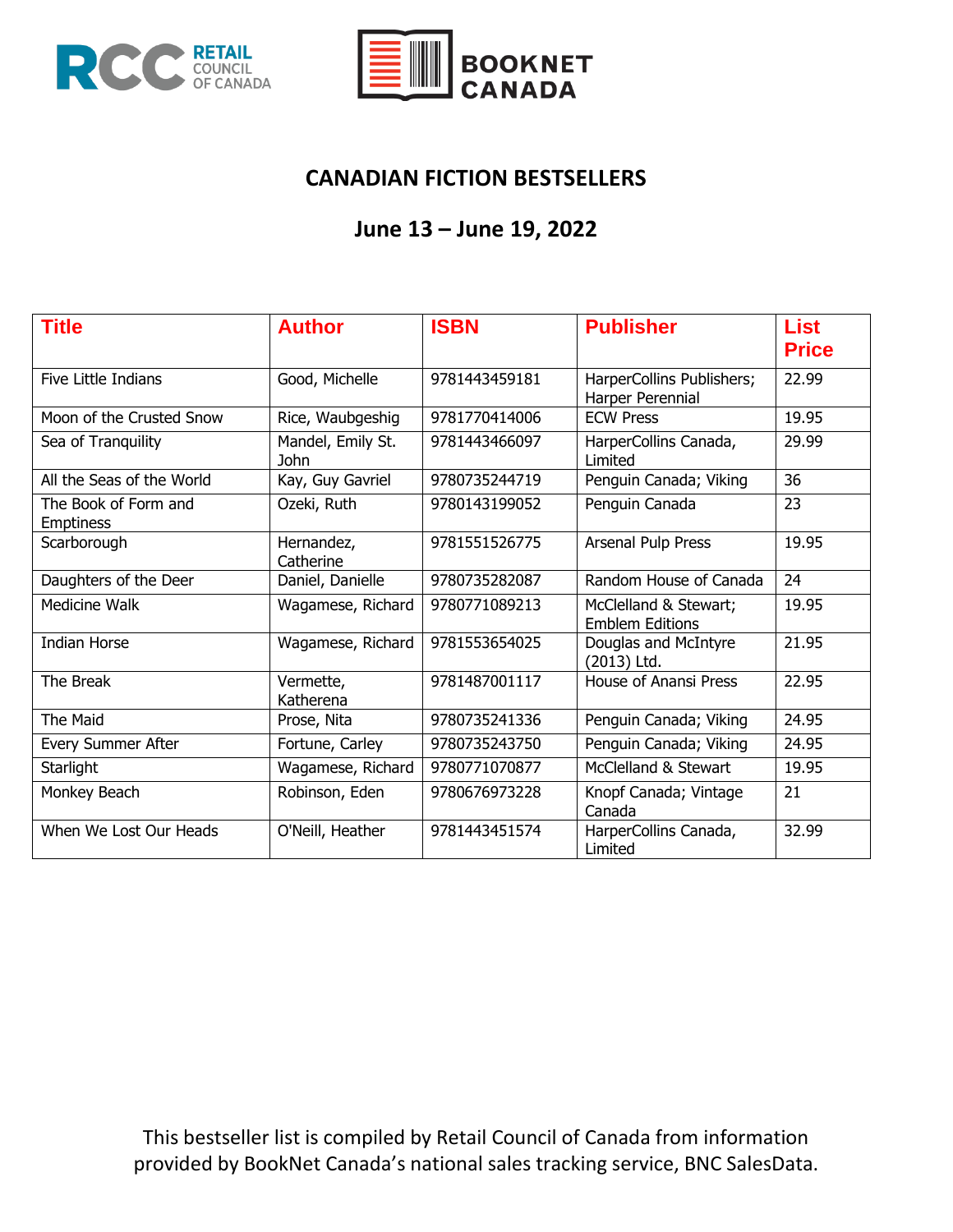



## **CANADIAN NON-FICTION BESTSELLERS**

## **June 13 – June 19, 2022**

| Title                                                 | <b>Author</b>                                      | <b>ISBN</b>   | <b>Publisher</b>                                     | <b>List Price</b> |
|-------------------------------------------------------|----------------------------------------------------|---------------|------------------------------------------------------|-------------------|
| Rehearsals for Living                                 | Maynard, Robyn;<br>Betasamosake<br>Simpson, Leanne | 9781039000650 | Knopf Canada                                         | 32                |
| Unreconciled                                          | Wente, Jesse                                       | 9780735235755 | Penguin Canada                                       | 19.95             |
| Unreconciled                                          | Wente, Jesse                                       | 9780735235731 | Penguin Canada; Allen Lane                           | 29.95             |
| Seven Fallen Feathers                                 | Talaga, Tanya                                      | 9781487002268 | House of Anansi Press                                | 22.95             |
| Bedroom Rapper                                        | Pemberton, Rollie                                  | 9780771051883 | McClelland & Stewart                                 | 32.95             |
| We Have Always Been<br>Here                           | Habib, Samra                                       | 9780735235007 | Penguin Canada; Viking                               | 24.95             |
| 21 Things You May Not<br>Know about the Indian<br>Act | Joseph, Bob                                        | 9780995266520 | Page Two Books, Inc.;<br><b>Indigenous Relations</b> | 19.95             |
| Return to Solitude                                    | Lawrence, Grant                                    | 9781550179712 | Harbour Publishing Company,<br>Limited               | 26.95             |
| Son of Elsewhere                                      | Abdelmahmoud,<br>Elamin                            | 9780771002229 | McClelland & Stewart                                 | 32.95             |
| Life in the City of Dirty<br>Water                    | Thomas-Muller,<br>Clayton                          | 9780735240063 | Penguin Canada; Allen Lane                           | 29.95             |
| Finding the Mother Tree                               | Simard, Suzanne                                    | 9780735237759 | Penguin Canada; Allen Lane                           | 34.95             |
| Finding the Mother Tree                               | Simard, Suzanne                                    | 9780735237773 | Penguin Canada                                       | 23                |
| From the Ashes                                        | Thistle, Jesse                                     | 9781982101213 | Simon & Schuster, Incorporated                       | 24.99             |
| Run Towards the<br>Danger                             | Polley, Sarah                                      | 9780735242883 | Penguin Canada; Hamish<br>Hamilton                   | 35                |
| 1972                                                  | Morrison, Scott                                    | 9781982154141 | Simon & Schuster, Incorporated                       | 34.99             |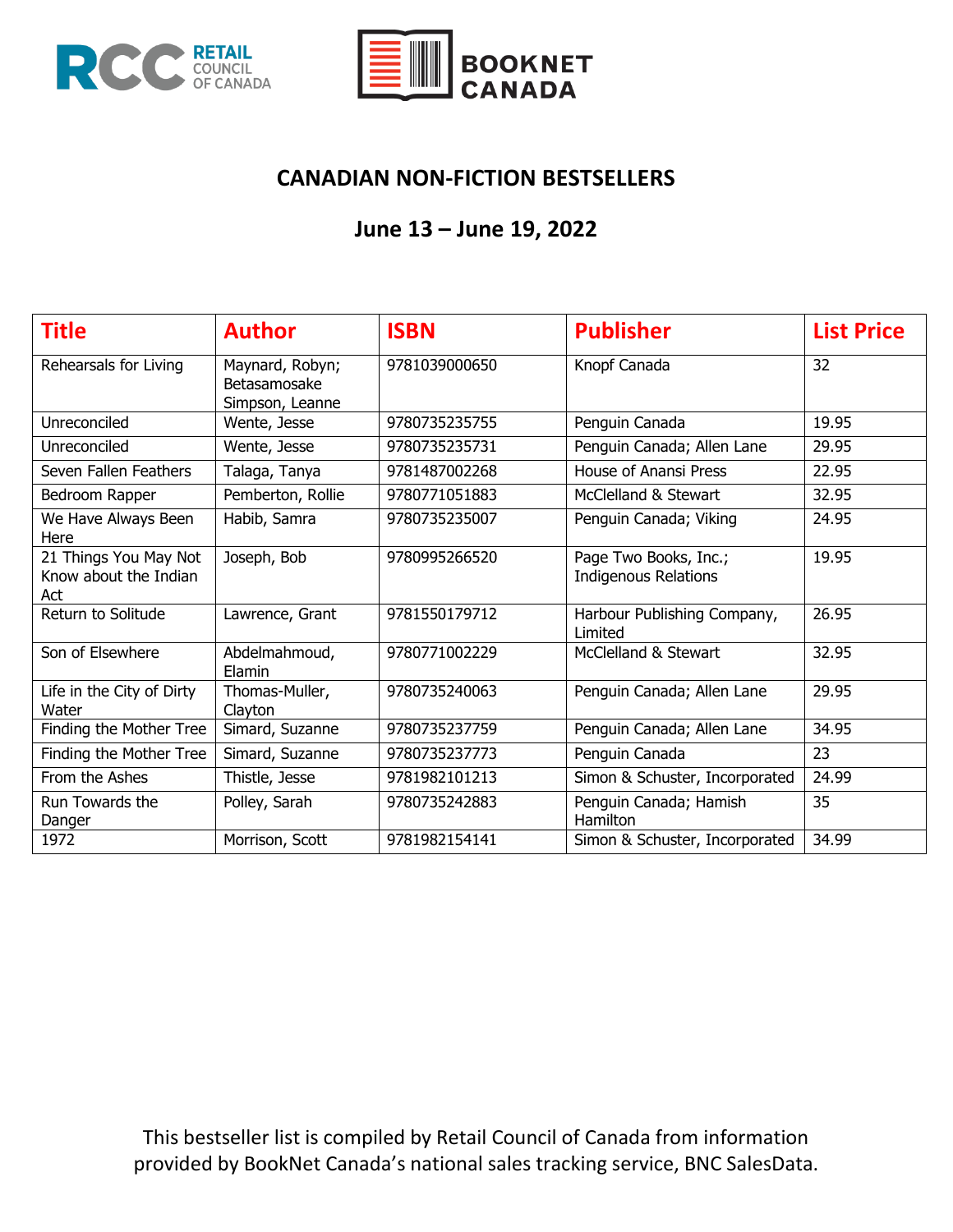



### **TRADE PAPERBACK FICTION BESTSELLERS**

# **June 13 – June 19, 2022**

| <b>Title</b>                             | Author               | <b>ISBN</b>   | <b>Publisher</b>                                      | List         |
|------------------------------------------|----------------------|---------------|-------------------------------------------------------|--------------|
|                                          |                      |               |                                                       | <b>Price</b> |
| Five Little Indians                      | Good, Michelle       | 9781443459181 | HarperCollins Publishers;<br>Harper Perennial         | 22.99        |
| Moon of the Crusted<br>Snow              | Rice, Waubgeshig     | 9781770414006 | <b>ECW Press</b>                                      | 19.95        |
| <b>Book Lovers</b>                       | Henry, Emily         | 9780593334836 | Penguin Publishing Group;<br><b>Berkley</b>           | 23           |
| Beautiful World, Where<br>Are You        | Rooney, Sally        | 9780735281813 | Knopf Canada; Vintage<br>Canada                       | 22           |
| It Ends with Us                          | Hoover, Colleen      | 9781501110368 | Atria Books                                           | 22.99        |
| The Seven Husbands of<br>Evelyn Hugo     | Reid, Taylor Jenkins | 9781501161933 | <b>Washington Square Press</b>                        | 23           |
| <b>There There</b>                       | Orange, Tommy        | 9780771073038 | McClelland & Stewart                                  | 21           |
| The Book of Form and<br><b>Emptiness</b> | Ozeki, Ruth          | 9780143199052 | Penguin Canada                                        | 23           |
| Where the Crawdads<br>Sing               | Owens, Delia         | 9780735219106 | Penguin Publishing Group;<br>G.P. Putnam's Sons       | 24           |
| The Diamond Eye                          | Quinn, Kate          | 9780063226142 | HarperCollins Publishers;<br>William Morrow & Company | 24.99        |
| Scarborough                              | Hernandez, Catherine | 9781551526775 | Arsenal Pulp Press                                    | 19.95        |
| <b>Never</b>                             | Follett, Ken         | 9780593300039 | Penguin Publishing Group;<br>Penguin Books            | 27           |
| Lessons in Chemistry                     | Garmus, Bonnie       | 9780385697378 | Doubleday Canada                                      | 24.95        |
| Daughters of the Deer                    | Daniel, Danielle     | 9780735282087 | Random House of Canada                                | 24           |
| <b>Medicine Walk</b>                     | Wagamese, Richard    | 9780771089213 | McClelland & Stewart; Emblem<br>Editions              | 19.95        |